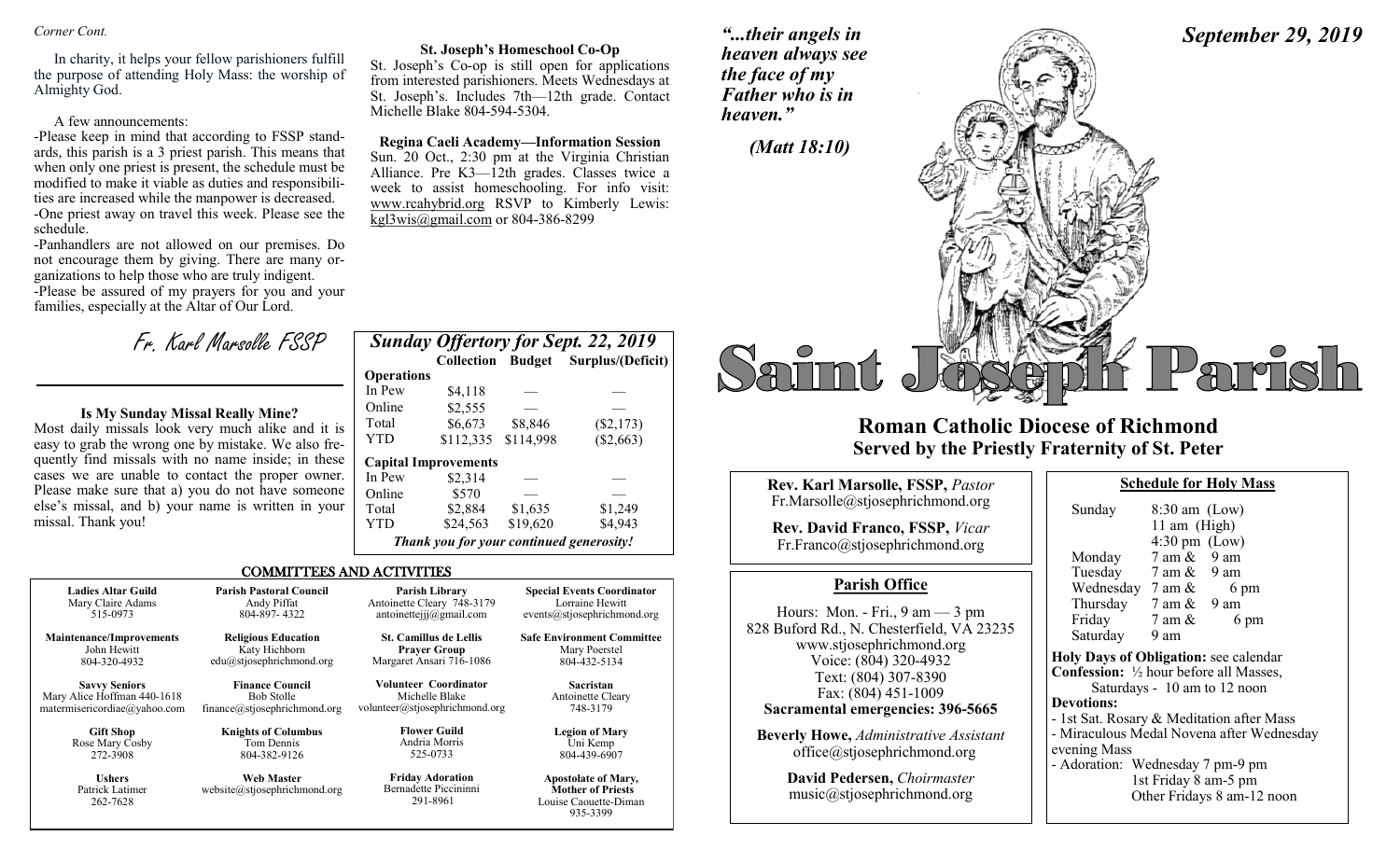### **Dedication of St. Michael the Archangel <b>September 29, 2019** September 29, 2019

| MASS SCHEDULE — INTENTIONS — REQUESTED BY                                  |                                                                                      |                                    |  |  |  |
|----------------------------------------------------------------------------|--------------------------------------------------------------------------------------|------------------------------------|--|--|--|
| Sun. September 29<br>Dedication: St. Michael<br>the Archangel<br>(1st Cl.) | 8:30 am Margaret Stacy<br>Pro Populo<br>11 am<br>4:30 pm Celebrant's Intention       | <b>MJP</b>                         |  |  |  |
| <b>Mon. September 30</b><br>St. Jerome (3rd Cl.)                           | 7 am Ginny Heredia                                                                   | PW                                 |  |  |  |
| <b>Tues. October 1</b><br>Feria (4th Cl.)                                  | 7 am Maria Liberatore                                                                | ML                                 |  |  |  |
| <b>Wed. October 2</b><br><b>Holy Guardian Angels</b><br>(3rd Cl.)          | 7 am Monique Diman<br><b>Adoration CANCELLED</b>                                     | <b>LCD</b>                         |  |  |  |
| <b>Thurs. October 3</b><br>St. Teresa of the<br>Child Jesus (3rd Cl.)      | <b>7 am</b> Salvador Rios Sr. &<br>Angela V. Rios, St. +                             | PW                                 |  |  |  |
| Fri. October 4<br>St. Francis of Assisi<br>(3rd Cl.)                       | 7 am Onalee McGraw<br>Adoration from 8 am-5 pm<br>6 pm Paul Edward Gibson            | SS<br>RGG                          |  |  |  |
| Sat. October 5<br>Saturday of Our Lady<br>(4th Cl.)                        | 9 am The Gordon Family                                                               | MAH                                |  |  |  |
| Sun. October 6<br>Ext. Solemnity of<br>O.L. of the Rosary<br>(1st Cl.)     | 8:30 am Charles Lapaglia +<br>Victoria Shaw<br>$11 \text{ am}$<br>4:30 pm Pro Populo | $\operatorname{AVC}$<br><b>MLS</b> |  |  |  |
| Mon. October 7<br>Our Lady of the Rosary<br>(2nd Cl.)                      | 7 am Celebrant's Intention<br>9 am Christopher Feigenbutz                            | LB                                 |  |  |  |
| <b>Tues. October 8</b><br>St. Bridget of Sweden<br>(3rd Cl.)               | 7 am Celebrant's Intention<br>9 am Bernadette K. Woods +                             | JE                                 |  |  |  |
| Wed. October 9<br>St. John Leonardi<br>(3rd Cl.)                           | 7 am Private Intention<br>6 pm Robert Stolle<br>Adoration from 7 pm-9 pm             | EB<br>RS                           |  |  |  |
| <b>Thurs. October 10</b><br>St. Francis Borgia<br>(3rd Cl.)                | 7 am Mr. Jaime Vega +<br>9 am Sanctafamilia Family                                   | <b>RLH</b><br>JVS                  |  |  |  |
| Fri. October 11<br>Maternity of the<br>B.V.M. (2nd Cl.)                    | 7 am Angela Finucone<br>Adoration from 8 am-12 noon<br>6 pm Pope Francis             | MМ<br>AG                           |  |  |  |
| Sat. October 12<br>Saturday of Our Lady<br>(4th Cl.)                       | 9 am Mary Pearl Nacey                                                                | TN                                 |  |  |  |

### **Prayer Intentions**

Mike Rowland, Nancy Becouvarakis, Andrew Shadoyn, Mary Pearl Nacey, Justine Madigan, Claire Bonilla, Florence Cahill, Carol Chalkley, Doug Kelley, Ken Diman, Brian Cahill, John Osborne, Michael Osborne, DJ Wanting, Monique Diman, Clarence Proffitt, Connie Hoffman, Margaret Stacy, Joyce Matte, Renu Brennan, Rachel Bisson, Linda Bishop, Cathy Dickson, Brenda Baldwin, The D'Aconti Family, Tom Osborne, Andrew Priddy, Dorothy McKinley, Joe Bush, Natalie McNiel, Charles Furlough, Ed Peters, Angela Rhys-Sonnenschein, Bob Martin, Patricia Willard, Elizabeth Storm, Jeanette LaPaglia, Cathy Van Pelt, Barbara Reith, Diane Hayes, Gerard Lajoie, Kathleen Stells, Julie Trexler, Theresa Trexler, Dick and Nan Wray, Mary Zacharias, Suki & Beau Simpson, Maryann McLaughlin, Ann Horgan.

### *In your charity, please remember the souls of all the faithful departed.* **Requiescant in pace.**

**Fr. Franco Away** Thurs. Sept. 26—Thurs. Oct. 3. Note: 7 am Masses ONLY Sept. 30—Oct. 3; Wednesday night Adoration is cancelled **Oct. 2**.

**TODAY—Comboni Missionary Sisters** Raffle tickets available in the vestibule following the morning Masses.

**St. Francis Animal Blessing** 4 Oct. at 11:30 am Gather in the parking lot near the parish office.

**Ext. Solemnity of O.L. of the Rosary** Sun. 6 Oct. Rosary Procession following 11 am High Mass.

**Parish Office Hours Limited Oct. 7th -18th** Open Tuesday, Wednesday, & Thursday from 9 am to 12 noon only.

### **Feeding the Hungry At St. Peter's—Wed. 30 October**

Volunteers needed for buying, cooking, and serving. See the insert & the bulletin board in Fr. Adrian Hall for details.

**Oct. 2—**No evening Mass; Adoration cancelled **Oct. 4—**St. Francis Animal Blessing 11:30 am **Oct. 12—**Savvy Seniors Event **Oct. 19—**Apostolate of Mary, Mother of Priests **Oct. 30—**Feeding the Hungry at St. Peter's

**RCIA—Catechism of the Council of Trent** Thursdays, 7-8 pm. Open to all. Contact the office for the full class schedule & to register. Books available in the Gift Shop.

**40 Days for Life Fall Campaign Has Begun!**

Sept. 25—Nov. 3. St. Joseph's has the 5 pm hour every Monday during the campaign. Visit 40daysforlife.com to sign up or call  $253-569-7850$  for info.

### **Girls' Groups**

All girls are invited to join Little Flowers (ages 5-8), Little Women of Hospitality (ages 9-12), or Sodality of Our Blessed Mother (ages  $13+$ ). See the table in Fr. Adrian Hall for more info or to register.

### **New Parishioners: Save the Date**

9 November 2019. A special Mass & Luncheon are being organized to welcome all those registered within the last 12 months. Watch for an invitation in the mail.

### **Park Your Pledge Here Campaign**

Thank you to those fulfilling your pledges! Donations can be made online or in the second collection. If giving cash, white envelopes are available in the pews; please specify "Parking Lot" on the envelope or check.

### **Savvy Seniors Event**

Sat. 12 Oct., Fr. Adrian Hall. 10 am, Hot Breakfast. 11:15 am, Fr. Marsolle to speak on Our Lady. RSVP to Mary Alice (804) 440-1618

### **Adult Loom Knitting Group**

These ladies gather once a month to loom knit hats for the those in need. See the bulletin boards for more info.

### **Gift Card Scam Warning Reminder**

If you receive an email that seems to come from one of our priests asking you to purchase a gift card **this is a scam.** Neither Fr. Marsolle nor Fr. Franco will ever ask for money via email or text.

# Upcoming Events<br>
ing Mass; Adoration cancelled **Pastor's Corner**



Dear Parishioners,

Although I'd like to keep going on our study of mental prayer, there is a hot button issue that needs to be addressed and clarified: The noise level during Sunday Mass, especially the 11 a.m. High Mass and sometimes at the other Sunday Masses.

As we have seen before, the definition of prudence is right reason applied to action. Its goal is charity. Part of prudence is also gathering the facts before making a decision:

- I have received many complaints from many parishioners from many different age groups about the difficulty of simply praying the Sunday Mass because of the noise level.

- I have observed that the vast majority of parents make a very edifying effort to lessen the distraction/ noise factor insofar as they can. Most times their circumstances are difficult. I admire your courage and thank you.

- I have also observed that some parents need a little more guidance or clarification on what the expectations are. I know that the circumstances may be very difficult for you and I thank you for your goodwill.

What is the purpose of Holy Mass? -The worship and adoration of Almighty God. That's the aim. Should the faithful coming here expect to be able to worship? –Yes. Do they have a right to? –Yes. Will Sunday Mass be naturally more noisy than 7 a.m. Low Mass on a weekday? –Of course. Logically speaking, the more people gather in a place, the noisier it will get. That's normal. Sunday Mass will never be as quiet as a Carthusian monastery. I don't think anyone is expecting it to be. But can it be sufficiently quiet that worship for the average person is possible? –that's not too much to ask.

If during the Mass there are distractions or noise enough to eclipse the sermon, the chant or that the priest cannot hear himself say the words of consecration, then the threshold has clearly been crossed. In some of our parishes, the rule is that if you have to exit with a screaming kid twice during a service, then they should remain outside. There is a threshold. The bottom line is this: If a child is making noise to the point that the service is disrupted, then the parent should take the child outside.